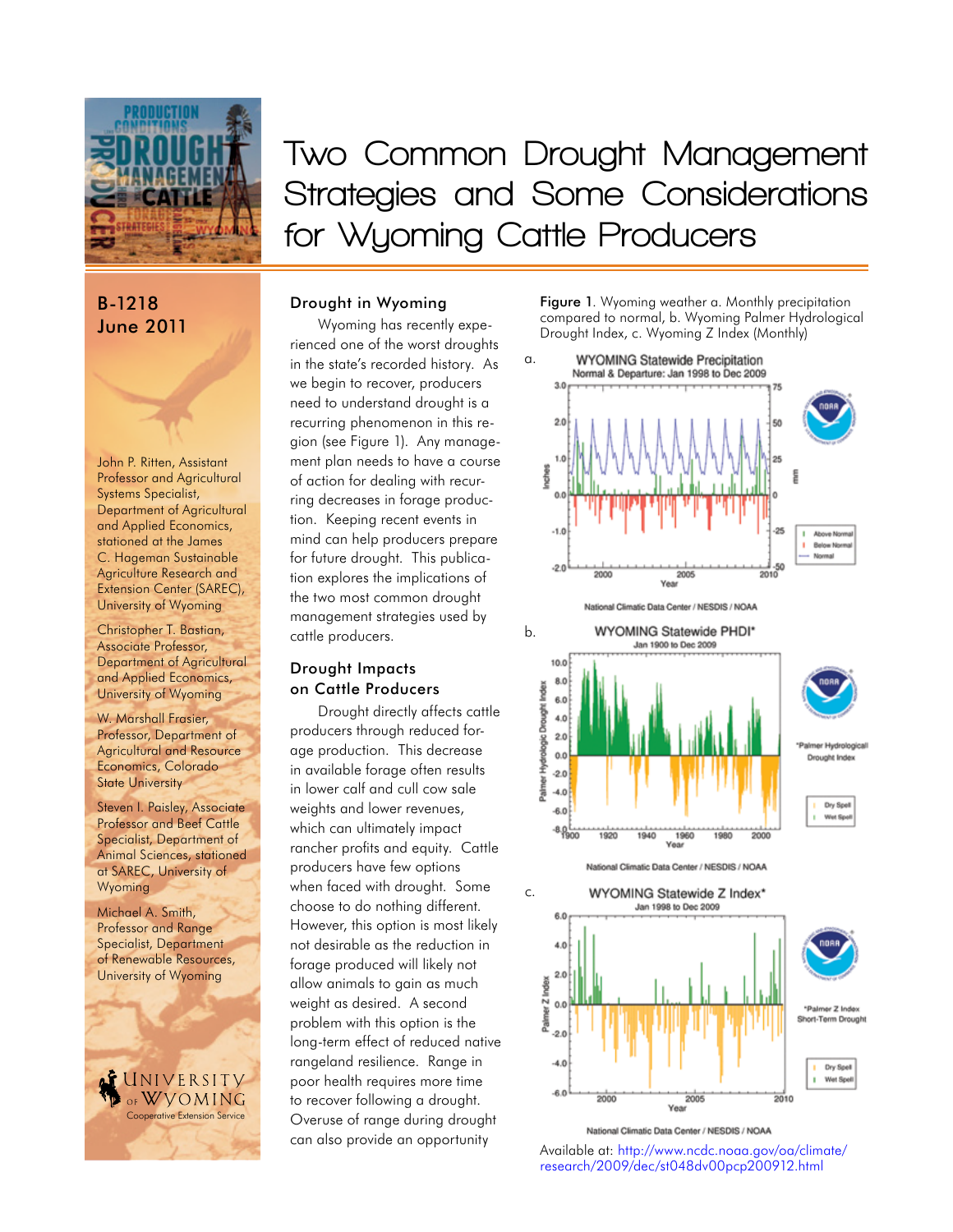for invasive species. Weeds tend to outperform native plants during drought-stressed times. Therefore, a producer concerned with long-term rangeland health will choose to be proactive in the face of drought.

Two common options used by Wyoming producers is to either purchase additional forage or feed and/or reduce the nutritional demands of the herd to match actual forage production. When deciding if either or both of these options are optimal, producers must weigh the costs and benefits of each.

### Alternative Responses to Drought

## *Purchase Additional Feed as a Substitute for Reduced Forage Production*

This option addresses reduced forage production caused by drought conditions by purchasing additional feed. The first step in this strategy is to properly analyze existing range forage and predict actual forage production and the likely shortfall. One option for overcoming reduced forage production is feeding additional hay. However, the cost of hay must be considered, especially if the drought is widespread and hay prices increase dramatically. Another option is the feeding of grain to correct for reduced forage production. Again, special attention needs to be given to costs. An option available to some producers is to take advantage of local crop residues, such as corn stalks, or byproducts from local breweries or ethanol plants. If other local producers are liquidating their herds, leasing additional grazing ground could also be an option. Anytime the substitution strategy is taken, producers need to ensure nutritional requirements are accounted for with the added feed. A reduced plane of nutrition, even with increased feed, can lead to lower productivity of the herd. The option of meeting minimum nutritional requirements at the lowest cost should be utilized. If any of these options are to be chosen, a producer needs to fully account for the increased expenses and be able to justify the added expenditures by offsetting increases in receipts to cover those expenses as compared to not obtaining additional feed. The additional costs are those needed to acquire the feed (including any transportation/storage costs) and any additional labor needed to obtain and provide the feed. The revenues associated with feeding include any revenues from the ability to carry more or heavier animals as compared to not purchasing additional feed. However, some research suggests this strategy should only be employed if prices are expected to hold constant or rise. Otherwise, it may be more profitable to sell animals during periods of higher prices and rebuild breeding stock when prices are lower (see *Managing Your Ranch During Drought: Implications from Long- and Short-Run Analyses*).

#### *Reduce Nutritional Demands of the Herd*

Reducing the nutritional demands of a herd can be accomplished many ways. One option is to liquidate some/ all of the herd. However, full liquidation is usually not the best option unless the producer is ready to leave the industry because replacement costs of the entire herd and potential cash flow issues may make this option unfeasible. Partial liquidation is an attractive option as it reduces pressure on the range allowing pasture to recover quicker once the drought is over. This option also will allow for some immediate revenues from culling activities but will again either increase future costs of replacements or decrease future revenues as more replacements must be retained to restore the herd to initial levels. Another option available to producers is early weaning of calves. This lowers nutritional requirements of the herd as lactating cows have the highest nutritional requirements. This option alleviates some pressure later in the grazing season when forage production is usually at its lowest of the season (see Figure 2). One benefit of reducing nutrient requirements over substituting feed is there are no increased expenses needed to secure feed. However, this option will most likely result in either fewer or lighter-weight animals to sell. Another potential option is to utilize a cow/calf/yearling strategy. This option may require a decrease in breeding stock but allows producers to sell yearlings early in the year if forage production is low. This adjustment to forage shortages results in less disruption to breeding livestock numbers and herd genetics.

#### Long-Term Implications of Drought Management

### *Costs and Benefits of Drought Mitigation Strategies Must be Weighed over Long-Term Horizon*

One unique aspect of drought management is how drought evolves over time, and management strategies must do likewise. For example, if a producer decides to feed to supplement the reduced forage production, they must continue to do so, perhaps for quite some time, depending on the length of the drought. This strategy is very dependent on a producer's financial situation, especially in regard to the ability to pay for additional feed over numerous years. However, if the drought is of short duration, feeding may be more desirable than liquidation. The reason is that, immediately following a drought event, a producer with a larger herd can sell more calves than a producer who needs to retain heifers to replace breeding stock. This producer also has the benefit of retained genetics, often a major factor in liquidation decisions of producers. However, if the drought is prolonged, a producer who reduces herd size will probably put less pressure on the range throughout the drought, and leaving it in better condition following the drought, both in terms of better forage production and lack of invasive species. The best option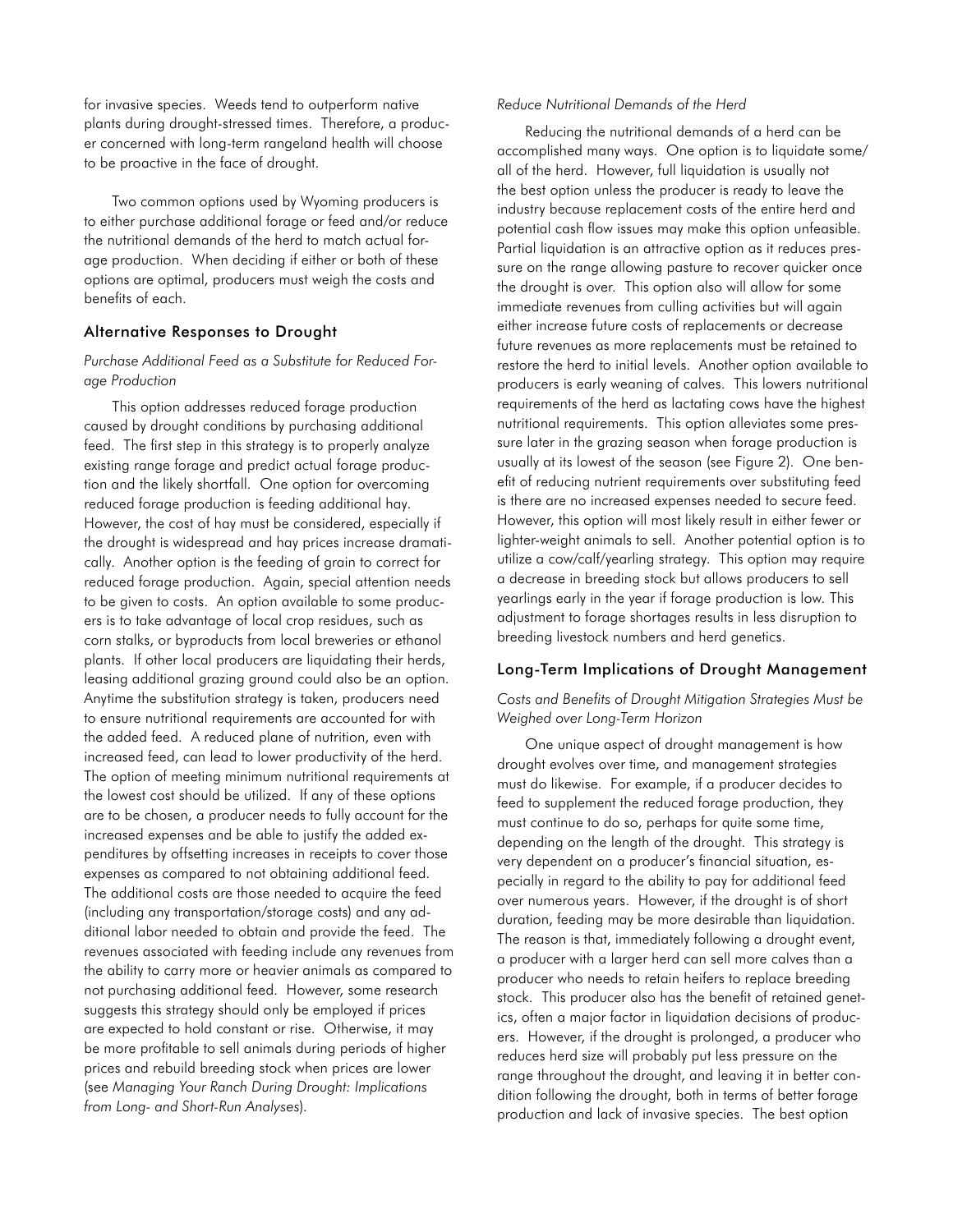

Figure 2. Wyoming pasture condition 1995-2009, May through November, weekly observations

Available at: [http://www.nass.usda.gov/Statistics\\_by\\_State/Wyoming/index.asp#.html](http://www.nass.usda.gov/Statistics_by_State/Wyoming/index.asp#.html)

for producers is most likely a combination of these two strategies. Either way, a producer needs to adapt to changing range conditions. Awareness of conditions, flexibility in management, and the ability to make logical, rather than emotional, decisions will help producers cope with reduced forage productivity during drought.

### *Increased Risk of Invasive Species Due to Drought*

Drought can increase risk of weed invasion in a variety of ways. Improper management of rangelands during drought can lead to invasive species increases at a higher rate than properly maintained rangeland. As weeds are often heartier than native species, they often recover quicker than desirable species after drought conditions cease. Another possible explanation of increases in invasive species during drought events can be related to feeding hay that is not certified weed-free. Use caution when feeding hay as a substitute for reduced forage production to prevent this common source of weed seed. The introduction and further dominance of invasive species is another long-term cost that should be considered when managing for drought situations. Proper management must consider these long-term effects in conjunction with short-term effects of herd management during adverse conditions. Rangelands infested with invasive species or lower-productivity grasses generally produce less useable forage, thus lowering the carrying capacity of the land. This translates into lower revenues for producers. Management decisions must take into account these potential issues.

For more drought-related work, see the other fact sheets in this series:

- *• Considerations for Preparing a Drought Management Plan for Livestock Producers, B-1220.*
- *• Price or Weather Which Signal Should Livestock Producers Follow?, B-1221*
- *• Comparison of Alternative Cattle Management Strategies Under Long-Term Drought, B-1219.*

# Additional Resources

- *• Multiple Impacts Multiple Strategies. How Wyoming Cattle Producers Are Surviving a Prolonged Drought,* B-1178, April 2007, University of Wyoming Cooperative Extension Service, available at: [http://www.wyomingextension.org/agpubs/pubs/](http://www.wyomingextension.org/agpubs/pubs/B1178.pdf) [B1178.pdf](http://www.wyomingextension.org/agpubs/pubs/B1178.pdf).
- *• Managing Your Ranch During Drought: Implications from Long- and Short-Run Analyses*, B-1205, University of Wyoming Cooperative Extension Service, available at: [http://www.](http://www.wyomingextension.org/agpubs/pubs/B1205.pdf) [wyomingextension.org/agpubs/pubs/B1205.pdf](http://www.wyomingextension.org/agpubs/pubs/B1205.pdf).
- *• Recognizing and Responding to Drought on Rangelands,* MP-111.09, University of Wyoming Cooperative Extension Service, available at: [http://www.wyomingextension.org/agpubs/pubs/](http://www.wyomingextension.org/agpubs/pubs/MP111_09.pdf) [MP111\\_09.pdf.](http://www.wyomingextension.org/agpubs/pubs/MP111_09.pdf)